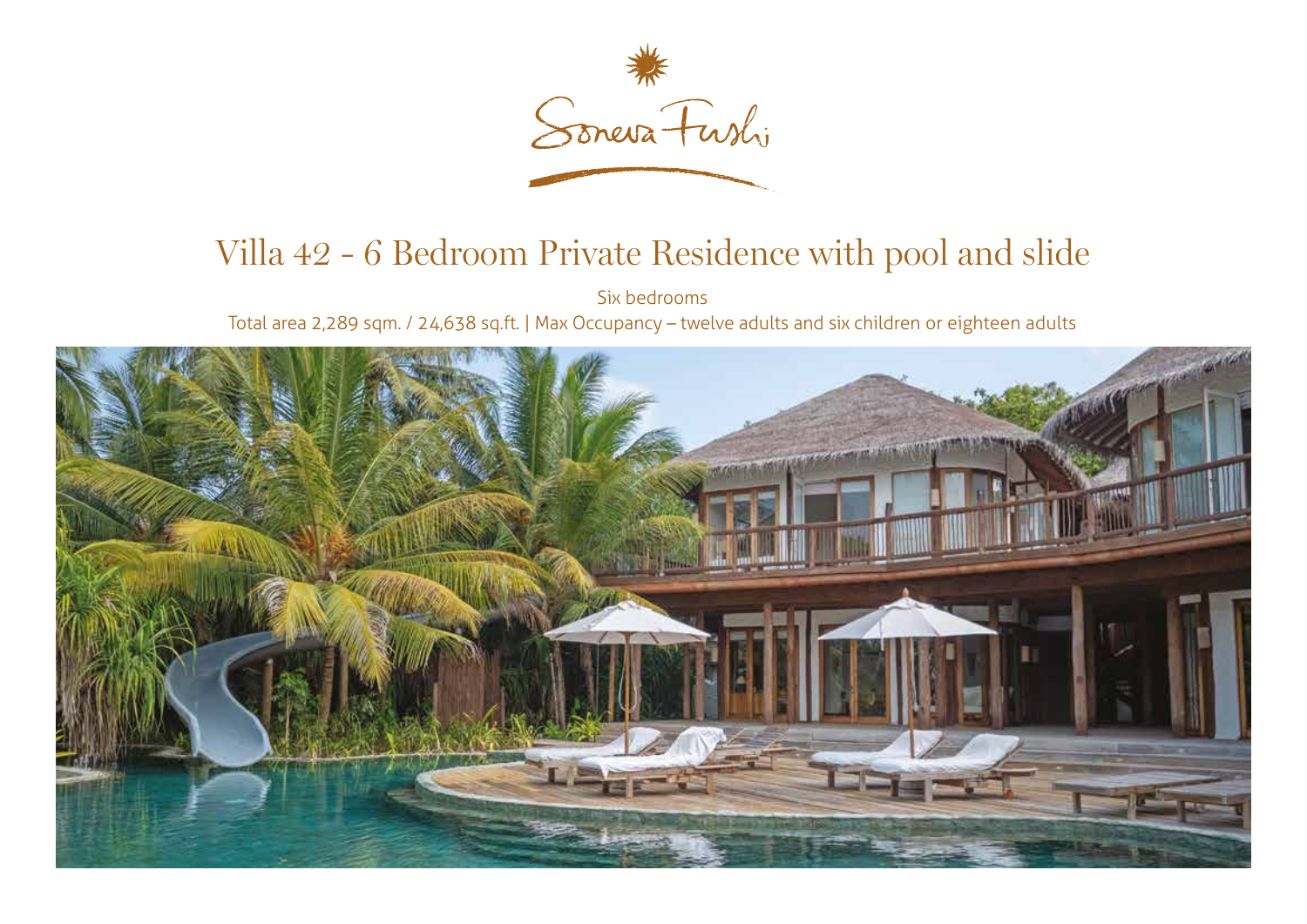

Space to unwind amid tropical island surrounds. The private residence's ground floor bedrooms come with outdoor bathrooms with waterfalls. The generous Master Bedroom is ideal for quieter moments or indulging in your personal steam room. Unwind in the villa's sauna or splash down into your swimming pool via the water slide. Sip on vintages from your wine vault as you watch the sunset on the upstairs decks or in your spacious lounge complete with TV. The sunken dining area and large sofas are ideal for intimate gatherings.

This villa can be combined with Villa 41 to create a nine bedroom villa. This villa now has a water slide.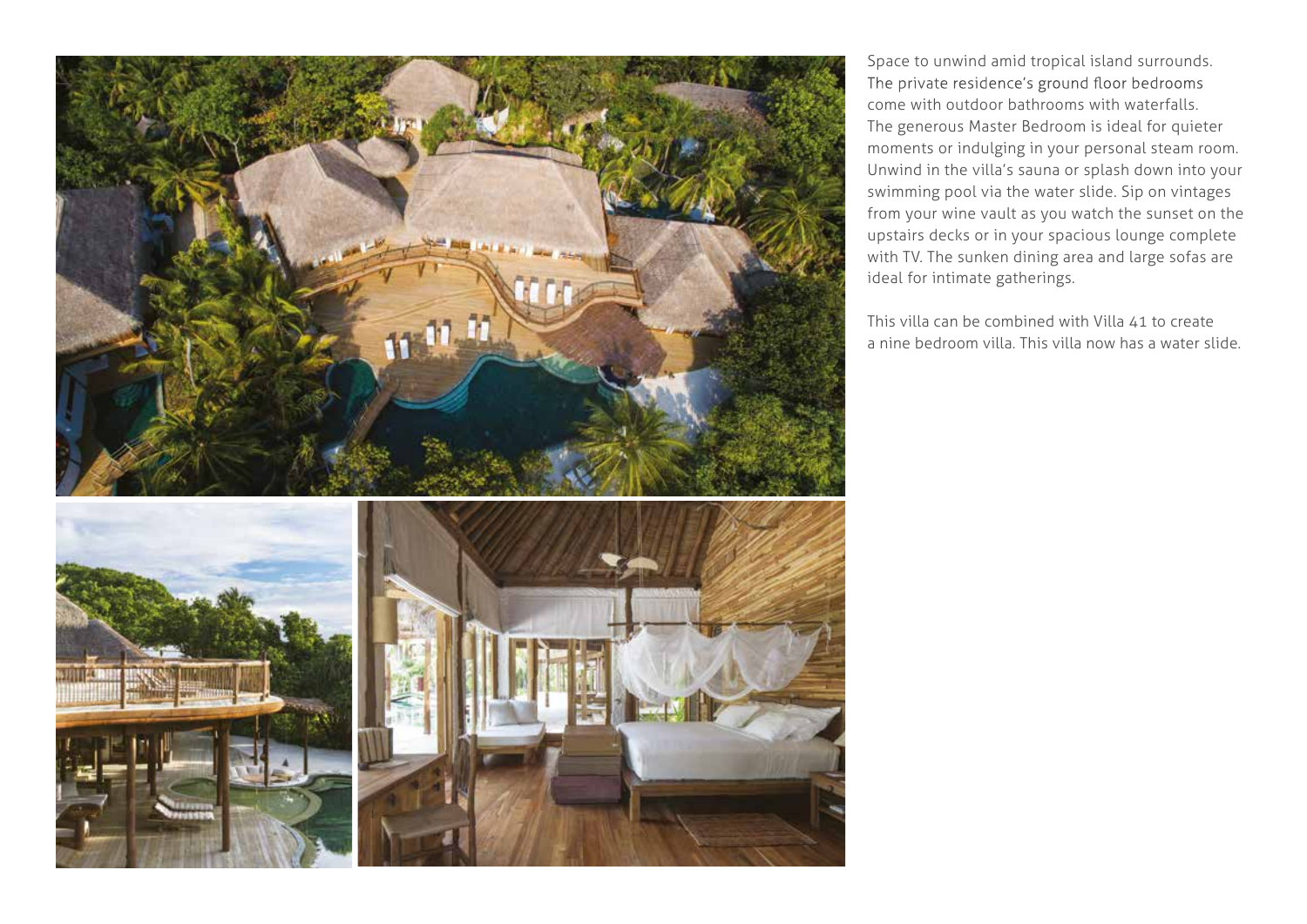







## **The details**

- Master bedroom with attached circular daybed with roof
- Five additional guest bedrooms, including two connecting bedrooms
- Two rooms with outdoor garden bathroom with bathtub, shower and a double sink unit with large hanging mirror
- Dining area attached to the living room
- Open-plan kitchen with its own wine cellar
- TV lounge
- Spa suite with treatment room, outdoor and indoor bathroom, sauna and steam room
- Fitness room
- Private pool with water slide and sunken sala with roof
- Children's swimming pool and plunge pool
- Private outside sitting area with sun loungers and direct access to beach
- Barefoot Butler service
- Flat screen TV and sound system with extensive movie and music selection
- Bicycles or tricycles for every guest
- In-villa safe, air conditioning and fans
- Option to connect Villa 41 for a combined nine bedroom villa

For reservations please contact: T: +91 124 4511000 E: reservations@soneva.com soneva.com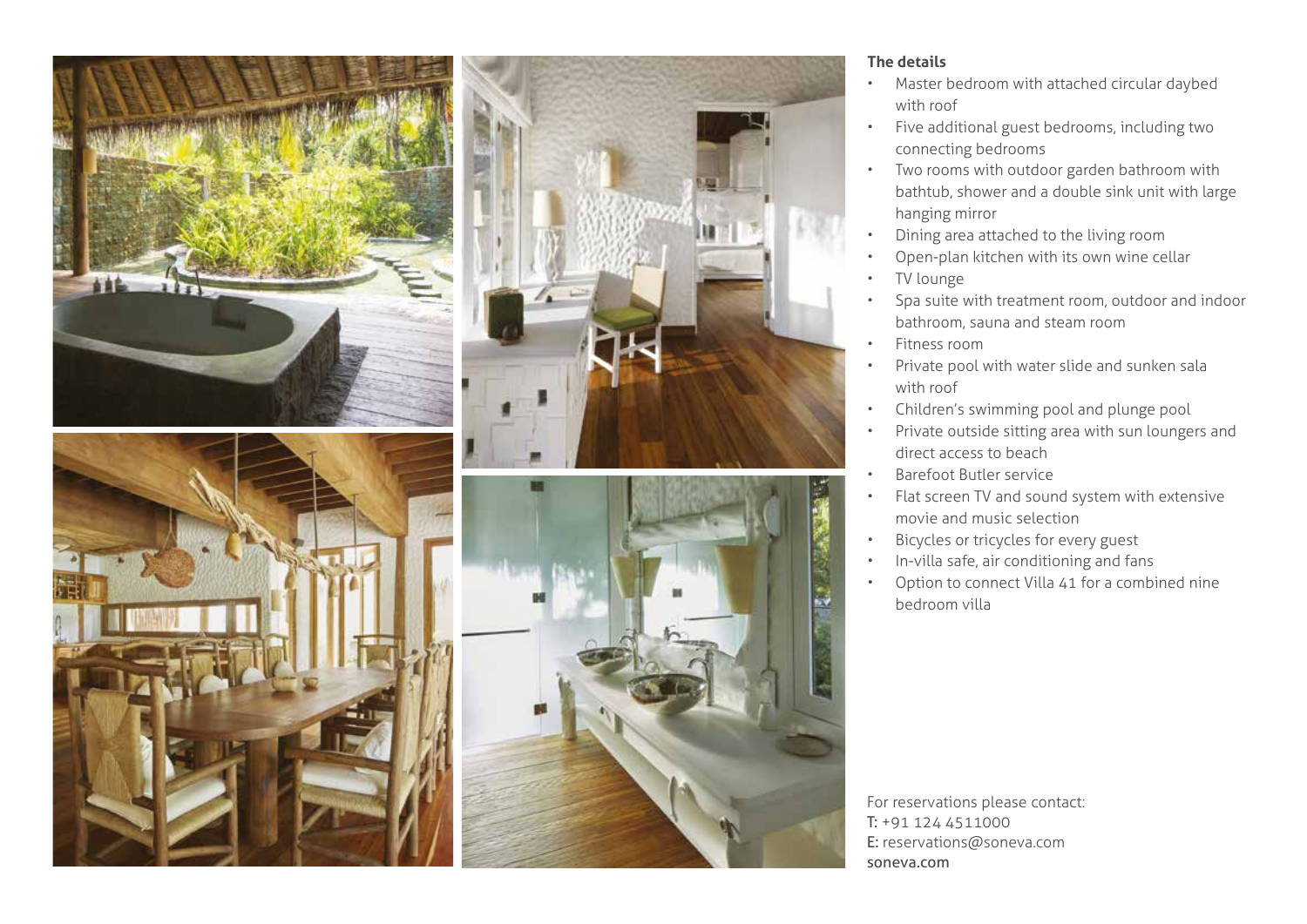

- A Ent ran c e
- B **Spa**
	- B1 Gym
	- B2 Bath room
	- B3 Outdoor Bath room
	- B4 Steam Room
	- B5 Sauna
- C **Guest Suite 1**
	- C1 Bed room
	- C2 Walk-in closet
	- C3 D r e ssing Room
	- C4 Bath room
	- C5 Outdoor Bath room
- D Living Room
- E Kitchen
- F Dining A rea
- G Pool Deck
- H Pool
- I Children's Pool
- J **Master Suite**
	- J1 Bed room
	- J2 Daybed
	- J3 Walk-in closet
	- J4 Bath room
	- J5 D r e ssing Room
	- J6 Outdoor Bath room
- K Water Slide